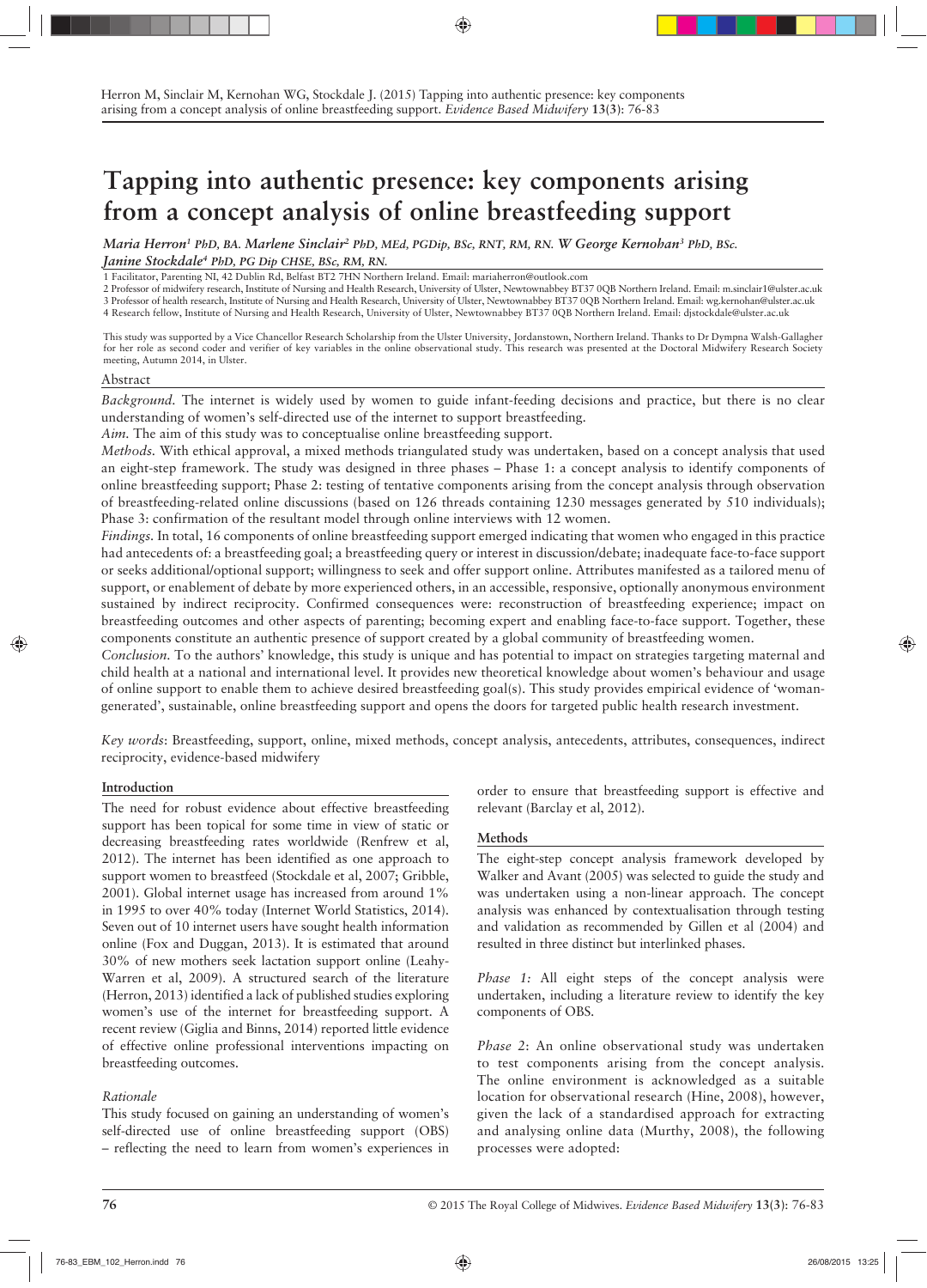**Selection of site:** A breastfeeding forum was selected for observation by emulating user behaviour on a search engine (Eysenbach and Köhler, 2002) and applying criteria recommended by other authors including:

- Forum has more than 50 postings per month (van Uden-Kraan et al, 2008)
- Site is freely accessible without membership (Coursaris and Liu, 2009)
- Website owners permit research (O'Connor and Madge, 2001)
- Copyright is not infringed (Copyright, Designs and Patents Act 1988)

The only site found to meet all criteria was netmums.com, which had 756,000 members at time of selection (2010).

**Selection of sample:** The search facility on netmums.com enabled identification of threads with 'breastfeeding' in the title. Entire threads, rather than a sample of messages, were downloaded to enable analysis of whole conversations (Coursaris and Liu, 2009). Relevant threads from a consecutive three-month period were selected to explore data patterns (van Uden-Kraan et al, 2008). This resulted in the selection of 126 threads consisting of 1230 messages posted by 510 individuals during August to October 2010.

**Coding:** Each message was selected as the unit of analysis (Rourke et al, 2001). A dynamic approach to coding advocated by Lampert and Ervin-Tripp (1993) enabled multiple coding of each unit of analysis. A directed content analysis (Hsieh and Shannon, 2005), which incorporated both deductive coding of components identified in the concept analysis, as well as inductive coding of new aspects of the concept observed online, was undertaken by the first author. This generated 121 codes, including 14 key variables. To ensure validity of the coding, key variables were tested by a second coder using a process outlined by Lombard et al (2002), which included coder training and testing of a 10% random sample of the dataset. Codes generated by both coders were subjected to intercoder reliability analysis using the Kappa statistic (Landis and Koch, 1977). Data were managed and analysed using SPSS version 19.0 and an online tool called 'ReCal' (Freelon, 2010).

*Phase 3*: Confirmation of analyses was undertaken via internet-based interviewing, as outlined by O'Connor et al (2008). Following a small pilot study with two volunteers from the university (who identified an additional attribute of OBS), a purposive sample of mothers who had sought or offered OBS was obtained via invitations posted to popular online breastfeeding forums. A target of 12 respondents was set to reach theme saturation (Guest et al, 2006). Respondents were aged 24 to 39 with young children (aged six to 28 months) and were living in the UK, US and Germany. Semi-structured interviews were conducted via email exchanges (n=72). Transcripts were subjected to a directed content analysis (Hsieh and Shannon, 2005) and managed using NVivo 9.0.

# *Ethical considerations*

Ethical considerations for undertaking online interviews were addressed through informed consent, while additional clarifications were required for accessing user-generated material (Herron et al, 2011). It was concluded that publicly accessible material was exempt from human subjects research (O'Brien and Clark, 2010) and that such research was also permitted under the 'fair use' exemption of UK copyright infringement (Copyright Design and Patents Act 1988). Ethical approval was obtained from Ulster University.

## **Findings**

The concept of OBS evolved over the three phases of research, yielding a tentative model with 16 components, as presented in Figure 1 (overleaf). Nine tentative antecedents, attributes and consequences were identified in Phase 1 and one additional component was identified in the pilot of online interviews. These provisional components were confirmed and supplemented with two additional components in Phase 2 through analysis of the online discussions. In Phase 3, interviewees validated all 12 components with some modifications, and highlighted four further aspects. No hierarchy is ascribed to the components, apart from indirect reciprocity, which emerged as the pivotal component.

## *Antecedents (n=5)*

Antecedents are described as 'events or incidents which must occur before the occurrence of the concept' (Walker and Avant, 2005: 73).

## **Antecedent 1: Having a breastfeeding query or need to discuss/debate wider breastfeeding issues**

During August to October 2010, 126 threads with 'breastfeeding' in the title were posted to netmums.com by 104 individuals. The majority of threads (90%, 114/126) were queries which related to either:

- Contemplating, initiating or sustaining breastfeeding (46%, 58/126)
- Stopping breastfeeding (23%, 29/126)
- General personal queries about breastfeeding (21%, 27/126)
- Wider discussions/debates about breastfeeding (10%, 12/126).

Inter-coder reliability for thread theme using Cohen's Kappa was .72 which is considered to be substantial, according to Landis and Koch (1977).

Approximately 37% of threads (46/126) contained queries similar to 'breastfeeding problems' identified in the *Infant-feeding survey* (IFS) (Bolling et al, 2007). However, approximately 63% of issues raised online (80/126) were not listed in the IFS, including tongue-tie, lactose intolerance, relactation, as well as concerns about the use of medicines/drugs, confusion about fertility, trying to conceive, breastfeeding while ill and being advised to stop breastfeeding due to use of medications. This antecedent encompassed a wide range of breastfeeding-related reasons for engaging with OBS, which was confirmed by interviewees:

*"I have no doubt that I will turn to it frequently over the rest of our [breastfeeding] journey"* (M12).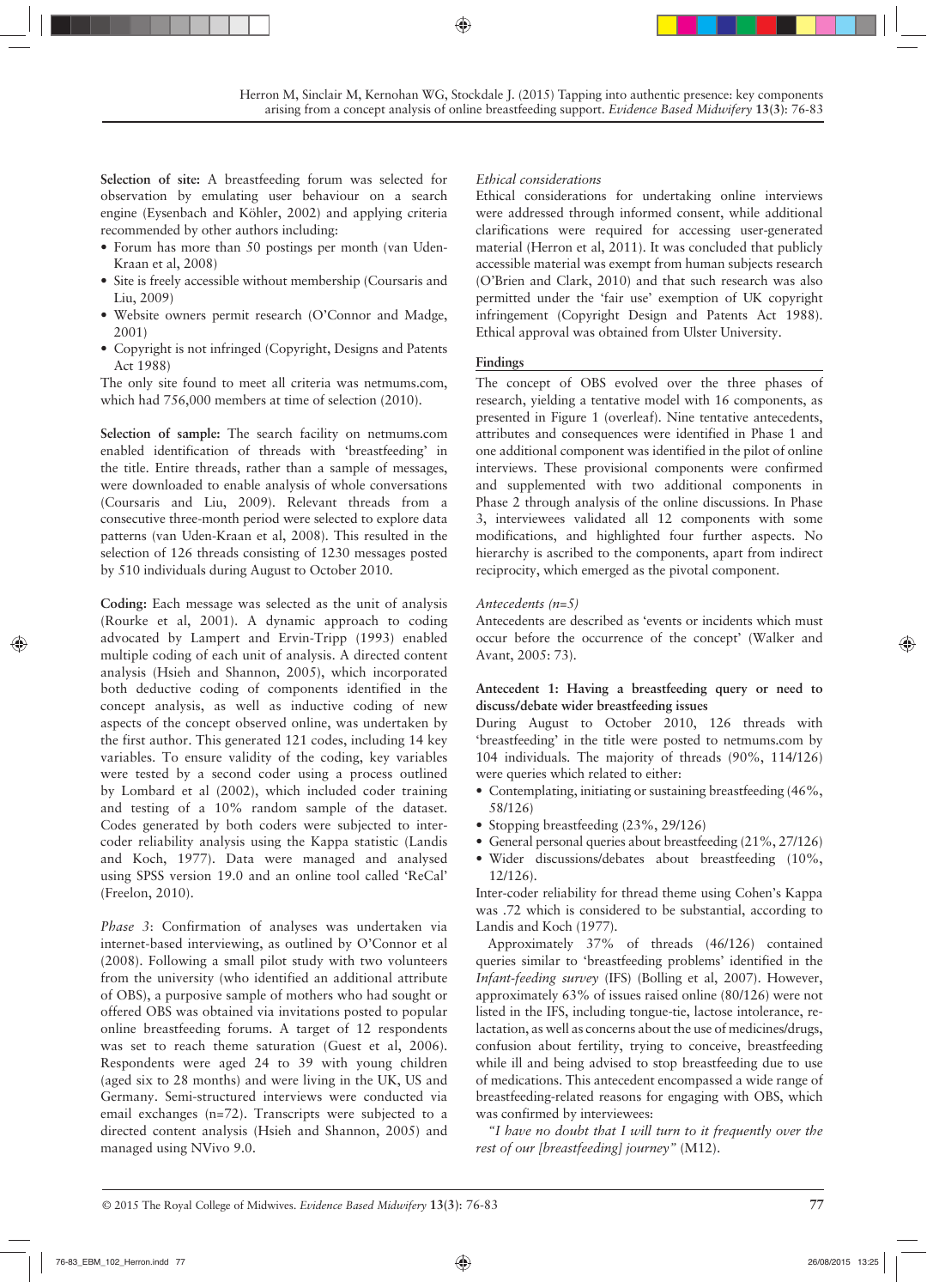## **Antecedent 2**: **Inadequate face-to-face (F2F) support or seeks additional/optional support**

Available data indicated that approximately 60% (59/99) of those seeking OBS on netmums.com were first-time mothers; most knew no-one or few others who had breastfed; had difficulty accessing local support, particularly after leaving hospital, and one in five (22%, 23/104) mentioned receiving conflicting or discouraging advice from healthcare professionals (HCPs).

Similar circumstances were described by interviewees whose families and partners were mainly supportive but (with a few exceptions) lacked breastfeeding knowledge. Some interviewees felt unable to discuss breastfeeding issues with friends as most had not breastfed or had not breastfed for long:

*"It would be a case of "I told you so" and suggestions of formula rather than advice on how to continue breastfeeding"* (M1).

Some interviewees (5/11) had received positive support from HCPs including antenatal preparation, latching and establishing breastfeeding. However, most interviewees (11/12) had negative experiences, which portrayed an apparent lack of breastfeeding knowledge by some HCPs: no encouragement to breastfeed a premature baby, staff unable to demonstrate a breast pump; conflicting advice; being 'manhandled'; not being shown how to latch properly; scheduled feeding; advice to top-up with formula; undiagnosed tonguetie; advice to stop breastfeeding due to mastitis including instruction to stop 'cold turkey':

*"One of the midwives actually told me to wait 'one and a half hours so that he is really hungry' when he was two weeks old. The doctor told me to 'top off' with formula. The lactation consultants told me that I should switch every 20 minutes and one left a bruise on my breast"* (M6).

Another interviewee who experienced difficulties accessing satisfactory real-life support said:

*"I think it would make a real difference to see someone that actually specialises in [breastfeeding support]"* (M12).

Some interviewees had access to F2F support options, but expressed preference for OBS:

*"Help was there at the time of need rather than having to wait for a breastfeeding group or a call back from the health visitor/midwife"* (M4).

## **Antecedent 3: Having breastfeeding goals**

Most interviewees (11/12) identified breastfeeding goals as an antecedent. Women also described how goals changed over time as confidence in breastfeeding grew. Furthermore, interviewees who had previously breastfed tended to set longer-term breastfeeding goals than mothers breastfeeding for the first time.

## **Antecedent 4**: **Willing to seek support online**

- This had two aspects:
- A level of online proficiency that was confirmed by all interviewees (12/12). Despite competency, interviewees described how initial searches could take time or lead to unsatisfactory sites.



**Figure 1. Tentative model of online breastfeeding support composed of five antecedents (left), six core attributes (centre) and five consequences (right) with indirect reciprocity emerging as the overlapping and pivotal component (Herron, 2013)**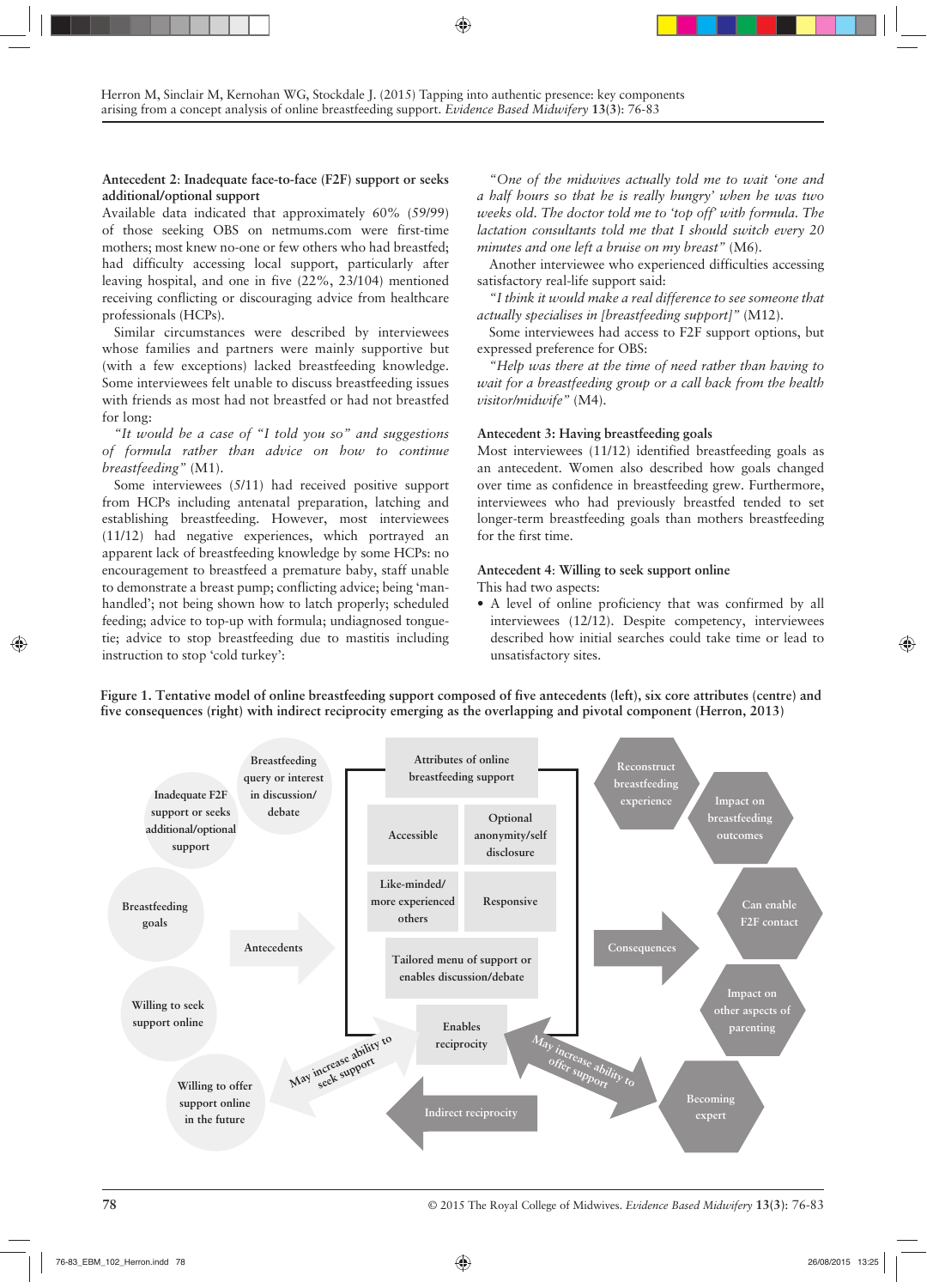• Women felt free to seek OBS knowing that only those who wanted to would respond, and that they were not inconveniencing others:

*"I am a quiet, private person who hates to interrupt or disturb people; I loathe the phone and am not good at small talk. But I am used to bulletin boards and forums, which circumvent all the awkwardness"* (M9).

## **Antecedent 5***:* **Willing to offer support online**

This was identified in the high ratio of responses to queries. Most interviewees (11/12) had offered OBS and one explained that this was somewhere that you can:

*"Get help if you need it and eventually you will be giving advice on there when you get through your problem"* (M5).

# *Attributes (n=6)*

Attributes are the 'defining characteristics' or recurring themes that represent core features of a concept (Walker and Avant, 2005: 68).

# **Attribute 1**: **Accessibility**

Four distinct aspects emerged – being accessible by anyone, anytime, anywhere and being able to ask anything:

- Anyone with an internet connection could access OBS as a seeker, supporter or observer. Seekers generated 126 initial posts and 153 feedback posts, while supporters provided 951 responses. Distinctions between types of post was verified through inter-coder reliability testing that identified Kappa to be .98 considered to be almost perfect (Landis and Koch, 1977).
- Ability to seek or offer support anytime was identified on netmums.com, where more than half the queries (55%, 69/126) were posted outside working hours:

*"Even at 5am, there is always some else up feeding that you can chat to"* (M3).

- Interviewees described being able to access support from anywhere via PCs, laptops or mobiles phones.
- Women appreciated being able to ask anything in the online setting:

*"I wasn't made to feel like an idiot for asking, which is good, because if I had been, I probably wouldn't have gone back and I might have given it all up when things got bad"* (M5).

## **Attribute 2: Optional anonymity or self-disclosure**

This was initially identified in the pilot of online interviews, and was apparent in the analysis of breastfeeding-related discussions on netmums.com. This attribute had two aspects:

• There was an overall average of 322 views for every thread initiated, indicating a high level of passive viewing by observers. Differences in viewing numbers were noted, depending on whether the thread was a query (1:243 views) or a debate (1:1072). Viewing discussions anonymously was regarded as beneficial by interviewees:

*"There's the ability to 'lurk'… to read yet not take an active role; it's amazing how much you learn from that"* (M9).

• Online observation confirmed that two-thirds of participants (66%, 338/510) had low disclosure of identity,

29% (146/510) had high disclosure, including having their child's birth details embedded in their posting. Only 1% of individuals (7/510) were effectively anonymous. Approximately 4% (19/510) varied anonymity level (low and high disclosure) during the observational period. Intercoder reliability for anonymity was found to be Kappa .77, which is considered to be substantial (Landis and Koch, 1977). Option to vary anonymity level was confirmed by interviewees who described developing friendships online, which sometimes led to F2F meet-ups. Having some level of anonymity was seen as a benefit in seeking support:

*"Easier to discuss challenges online than it is F2F or over the phone as there is a sense of anonymity"* (M4).

# **Attribute 3: Responsive**

Over half (56%, 70/126) of the queries or debates posted to netmums.com received a response within 60 minutes and almost all (92%, 116/126) were answered within 24 hours. Only three queries  $(2\%)$  received no response. One interviewee reported:

*"Knowing that you can get an answer to queries or worries, often within minutes… so reassuring and really invaluable"* (M12).

# **Attribute 4: Like-minded/more experienced others**

Netmums.com enabled mothers to support each other, as well as offering support from HCPs. Approximately 90% of all responses (858/951) within threads were from other mothers. Inter-coder reliability for author type was found to be Kappa .94, indicating almost perfect agreement (Landis and Koch, 1977).

Variations in thread dynamics were observed when the initial response to the thread was from another mother (76%, 94/123) compared to an HCP, resulting in more responses to the thread (p<0.0005) and more likelihood of a feedback post from the original author  $(p<0.05)$ . This apparent preference for engagement with other mothers was also indicated by interviewees whose descriptions of OBS referred mainly to:

*"Mums with vast breastfeeding experience"* (M4).

There were also references to times where support (online or offline) from an HCP might be required, with particular emphasis on breastfeeding counsellors and lactation consultants and more generic descriptions, such as:

*"The amazing supportive people out there in the world who share their knowledge, experience and support"* (M6).

## **Attribute 5: Tailored menu**

A tailored menu of support was often provided to those who posted queries on netmums.com, through apparently spontaneous teamwork by supporters. By studying patterns in these query threads, six observations were made:

- Queries usually received prompt replies.
- Multiple responses to a query often contained specific types of support, which matched the support types sought in the initial query.
- Those offering support often affirmed contributions from others on the thread.
- Some supporters made extra effort to provide relevant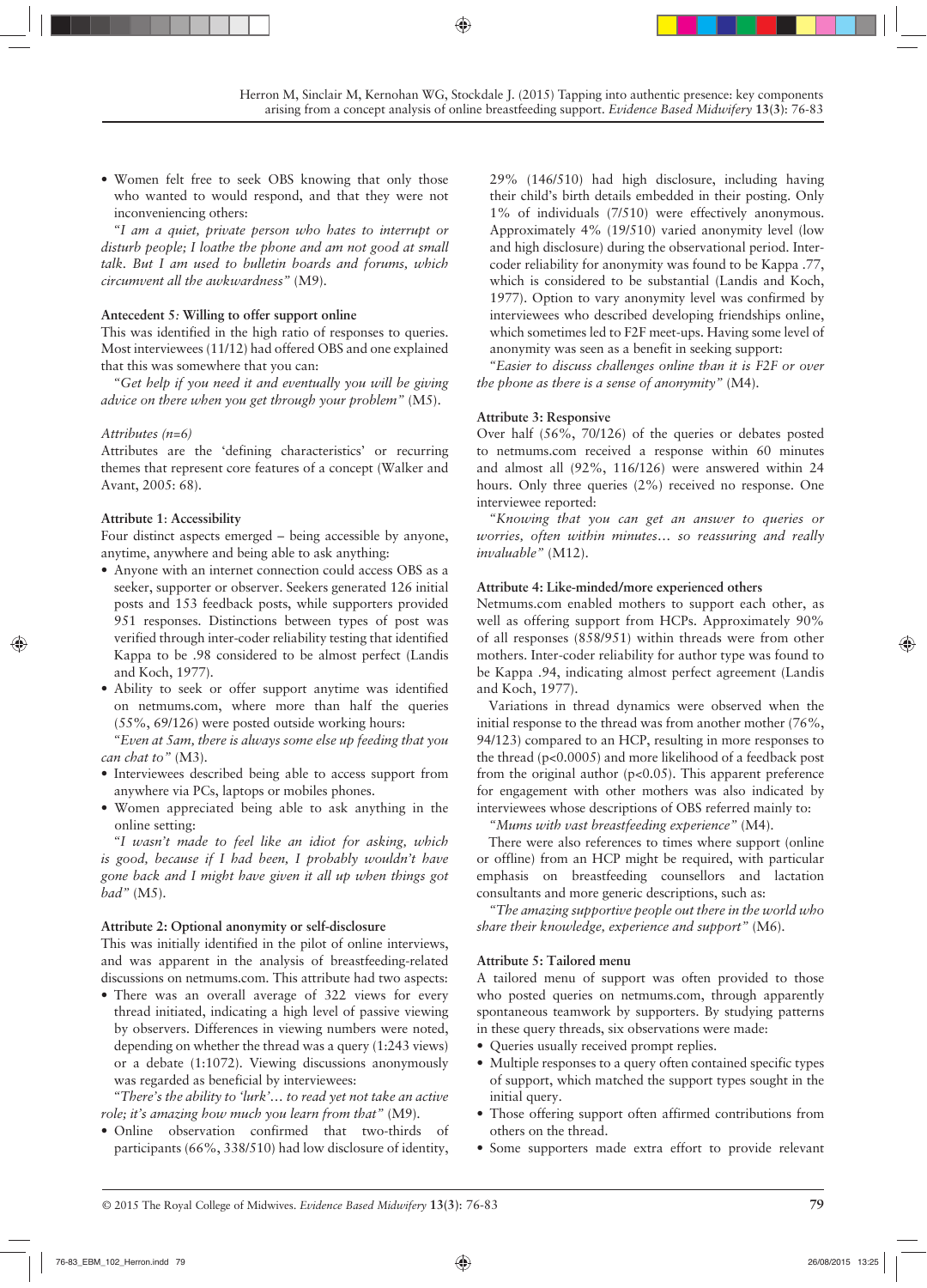information including online links.

- Mutual intentionality was identified whereby supporters and seekers worked together to fine tune the issue/solution.
- A self-correcting mechanism was observed when either incorrect or unconventional information was posted, which was subsequently corrected.

When asked for their own definitions of OBS, one interviewee described it as:

*"The community of breastfeeding women that in the past would have been our own mothers, sisters or friends, but now in real life, none of those people may have ever [breastfed] a baby or know anyone who did – so the online community provides a way to gain back that support from others who have done it before and replace what we have lost"* (M8).

One in 10 threads (10%, 12/126) was initiated for wider discussions or debates about breastfeeding and these generated high levels of interaction – accounting for almost half of all responses (49%, 469/951).

## **Attribute 6**: **Enables reciprocity**

Mothers who had previously received support were able to return to support others. During the initial observational period (three months of data), over half the seekers (56%, 58/104) returned to their own thread to give feedback or express gratitude. There was no evidence of direct reciprocity (whereby the seeker returned a favour to the supporter), however, there was evidence of indirect reciprocity where some seekers (17%, 18/104) returned to help others who were looking for support. When this behaviour was noted, it was decided to extend the observational period for a further nine months.

## *Consequences (n=5)*

Consequences are defined as 'those events or incidents that occur as a result of the occurrence of the concept' (Walker and Avant, 2005: 73).

## **Consequence 1: Reconstruction of breastfeeding experience**

In netmums.com and throughout interviews, women described how OBS helped them to:

• Normalise the breastfeeding challenges:

*"The start was so difficult and it was so critical to know that people all over the world struggled too and that it does get better"* (M6).

• Normalise breastfeeding:

*"Reassurance that not only was I doing a good thing for my baby, but that it was in fact normal to breastfeed a child for as long as s/he wanted"* (M11).

This attribute differs from breastfeeding outcomes as it reflects women's personal experience of breastfeeding, including stopping breastfeeding, which was often presented as an emotionally and physically difficult task.

## **Consequence 2: Impact on breastfeeding outcomes**

During the extended observational period, it was possible to retrieve data on 100 of the 104 individuals who posted the original threads. Of those who sought OBS specifically to initiate or maintain breastfeeding, it was found that half (50%, 21/42) continued to breastfeed for weeks or months after posting their query for help. However, 7% (3/42) of women stopped breastfeeding around the time of their query and 43% (18/42) did not post any further updates on their breastfeeding status, presumably stopping shortly after seeking help. It is not clear what differentiated these two groups of women who posted similar queries. Most interviewees (9/12) said they would not have breastfed for as long without OBS:

*"I probably would have stopped at six months, when the TV ads for follow-on milk 'suggest'"* (M3).

## **Consequence 3: Can enable F2F contact**

In approximately 13% (127/951) of responses, supporters advised or reassured seekers that it was appropriate to seek F2F or telephone help for specific queries, including breast pain, latching problems, possible infection, tongue-tie or intolerance. This practice of referring some online queries to F2F support was explained by an interviewee:

*"If you are having a latch issue or have a baby with a tongue-tie, someone who knows what they're doing needs to actually see the baby feeding to help"* (M8).

However, interviewees outlined problems with referrals to real-world support, including:

• Perceived lack of HCP availability or knowledge, with one mother concluding that it was better to:

*"Get advice from trained peer support workers, rather than midwives, nurses or doctors"* (M7).

• Underfunded services staffed by unpaid volunteers, which sometimes meant that:

*"No one can pick up the phone or come out to see you"* (M9).

Some seekers were advised to find peer support groups and, while it is unknown if they did this, over half the interviewees (7/12) attended parent/breastfeeding support groups and considered these groups important for seeing, as well as meeting, other mothers who were breastfeeding:

*"By the time I attended my first meeting, I was nursing well, but it was great to see women nurse their babies"* (M10).

## **Consequence 4: Impact on other aspects of parenting**

Some interviewees (4/12) described how engagement with OBS led to exploration of new ideas such as extended breastfeeding, co-sleeping, attachment parenting, babyled weaning, no-cry sleep systems and home birth. One parent explained:

*"People who think deeply and consciously [about] breastfeeding tend to apply that to lots of other aspects – sleep, food, education and subsequent births. I doubt I'd have chosen a home birth second time round if it hadn't been for online friends who helped me through the minefield"* (M9).

## **Consequence 5: Becoming expert**

This encompassed four aspects:

- Ability to discern helpful/unhelpful sources online.
- Acquiring knowledge about breastfeeding initially through resolution of a personal challenge, which sometimes led to wider interest in breastfeeding.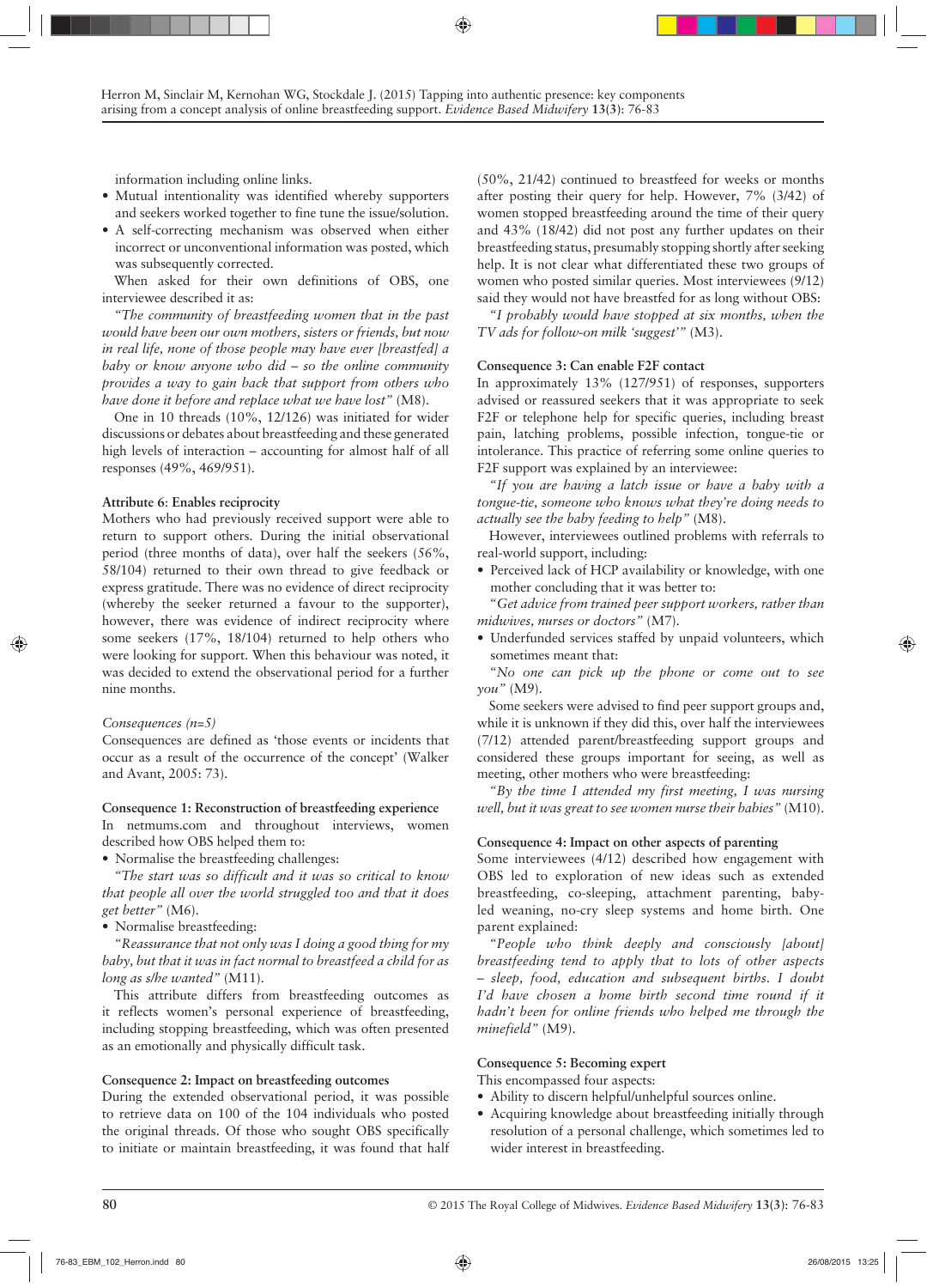- Becoming politically aware this aspect was initially observed in online debate threads where recurring themes included breastmilk versus formula, breastfeeding in public, extended breastfeeding and cry-it-out versus no-cry sleep solutions. While some interviewees expressed concerns that such threads could be a source of conflict and potentially off-putting to new mothers, others regarded these debates as an opportunity to discuss contentious issues.
- Indirect reciprocity when the online observational period was extended to one year, it was found that 46% (48/104) of the individual seekers returned to help others with breastfeeding queries on netmums.com. The retrieved data were checked by the second coder who went online to verify the specific examples. Almost all interviewees (11/12) confirmed that they had returned to help others online and offered three main reasons for this reciprocity: to repay support they had previously received; not wanting to see other women struggle with similar problems; or because it felt good to help others. Nine interviewees (9/12) had also offered breastfeeding support to other women in real life; two had subsequently trained as peer supporters, while one was working towards becoming a La Leche leader.

#### **Operational definition of online breastfeeding support**

The recurring attributes of a concept distinguish it from other concepts and form the basis of its definition (Walker and Avant, 2005).

A working definition of OBS has been developed based on the six key attributes identified, tested and validated in this study: OBS is a sustainable mother-generated system based on indirect reciprocity, which offers easily accessible, highly responsive, tailored support from more experienced others in a discrete online environment.

## **Discussion**

Breastfeeding support is recognised as a key component in breastfeeding success, along with self-efficacy and intention (Meedya et al, 2010). Obtaining effective breastfeeding support from statutory agencies can be difficult (Schmied et al, 2011) and access to breastfeeding support via family, friends or wider community appears to be increasingly rare (Scott and Mostyn, 2003). This study found that some women initially sought OBS because of perceived inadequate F2F support, while others expressed preference for the convenience of online support.

Some seekers expressed reluctance about pursuing reallife breastfeeding support. Reluctance to seek conventional breastfeeding support even when experiencing serious difficulties has been reported previously (Gill, 2001). The act of seeking support involves weighing up costs, such as feeling beholden to the support giver – in order to alleviate feeling obligated, people can feel compelled to return a favour and thus a perceived opportunity to reciprocate may be an important factor in deciding whether to seek or accept support (Uehara, 1995). Interviewees described feeling free to seek OBS because they knew they were not inconveniencing anyone, and there was an awareness among some women of the opportunity to reciprocate.

While reciprocity was originally regarded as a direct exchange between two parties (Gouldner, 1960), it can manifest as an indirect exchange involving a third party (known or unknown), which increases an individual's opportunity to reciprocate and ability to participate in an exchange (Ekeh, 1974).

Indirect reciprocity can manifest as either 'downstream' or 'upstream' (Nowak and Roch, 2007). Downstream reciprocity occurs when an individual helps another, with the aim of obtaining help for themselves in the future; while upstream reciprocity occurs when someone who has received help subsequently offers help to another.

The main type of reciprocity observed in netmums.com was upstream indirect reciprocity, where almost half those who sought help, returned within a year to offer support to other mothers. While indirect reciprocity has been identified in other online communities through reflections or intentions of participants (Lin et al, 2015; Wasko and Faraj, 2000), this appears to be the first study to confirm upstream indirect reciprocity through observed behaviours of an OBS community.

This study provides unique information about issues raised by mothers at different stages of their breastfeeding journey, which are not officially listed as 'breastfeeding problems' (Bolling et al, 2007), nor are they routinely addressed by health services (Cross-Barnet et al, 2012).

A synthesis of women's views and experiences of breastfeeding support found that 'authentic presence' was the most valued type of breastfeeding support and incorporated 'being there for me; empathetic approach; taking time, touching base; providing affirmation; being responsive; sharing the experience; having a relationship' (Schmied et al, 2011: 54). Tentative attributes of OBS suggest that breastfeeding women may find 'authentic presence' in OBS.

An apparent contradiction was initially observed when tailored support found in query threads was compared to the negative sentiment expressed in debate threads. However, these debates were regarded as predictable by the interviewees, and appear to reflect public discourses that are taking place about breastfeeding (Callaghan and Lazard, 2012). Concerns have previously been raised about incorrect information being shared online (Scullard et al, 2010). While there was some evidence of incorrect or unconventional information within query threads on netmums.com, this was usually promptly corrected through the observed teamwork of more experienced others. This online self-correction mechanism was confirmed by interviewees and has been noted elsewhere (Esquivel et al, 2006).

While this study of OBS found that support was offered mainly by other mothers, two important aspects about this finding were also identified. Firstly, support was provided by more experienced mothers, rather than by peers at a similar level. This important distinction appears to have been unforeseen in an online intervention, which brought together peers at the same stage of breast cancer diagnosis, resulting in negative consequences for some participants (Salzer et al, 2010). Furthermore, while OBS was delivered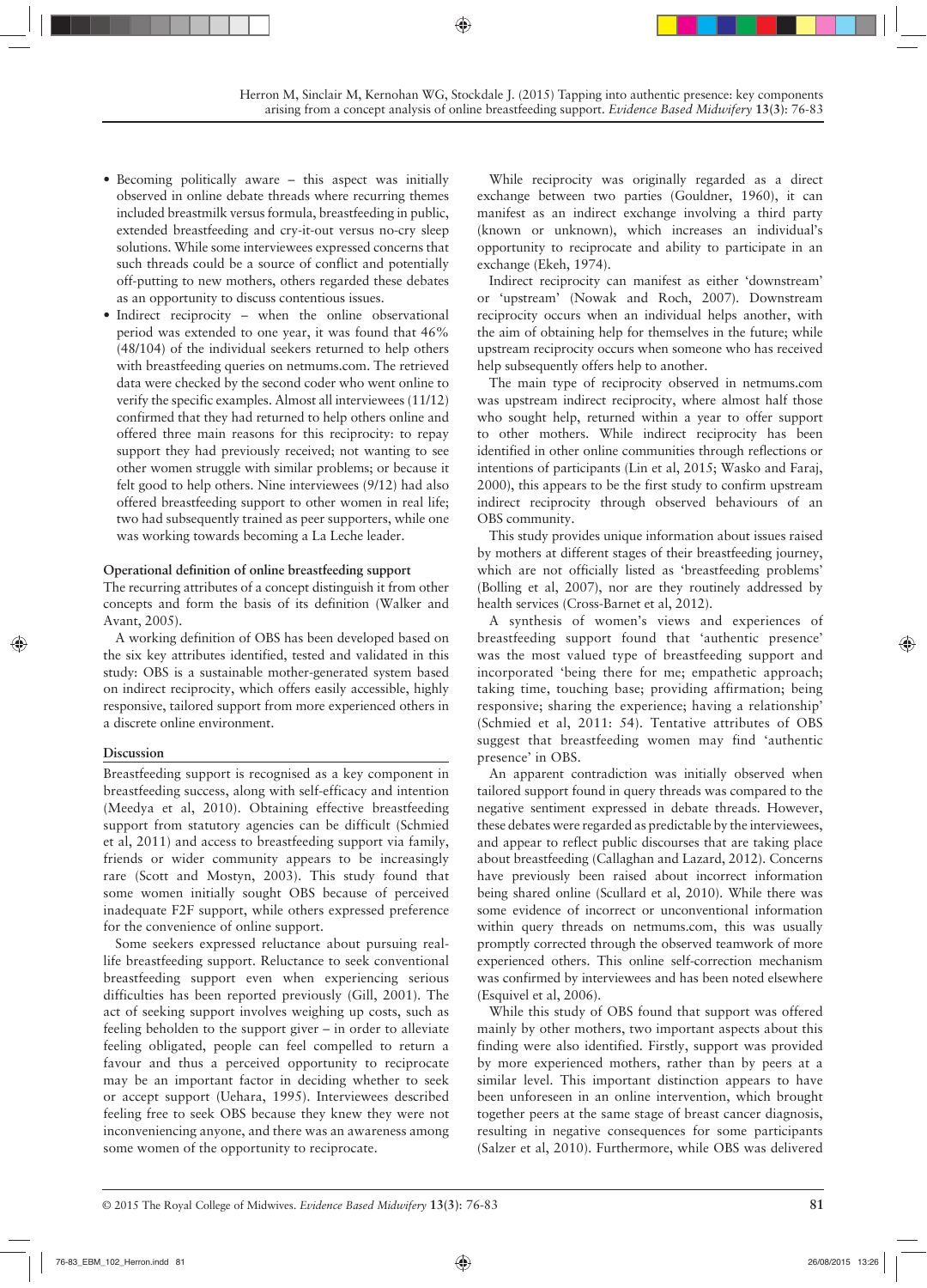predominantly by mothers, this did not preclude involvement of HCPs, particularly breastfeeding counsellors and lactation consultants, who were recommended and sought for specific breastfeeding problems.

Anonymity appeared to be an important aspect of OBS, as observed in the high levels of lurking, as well as lowlevel disclosure practised by most individuals who engaged on netmums.com. While this behaviour reflects the 'online disinhibition effect' (Suler, 2004), there was also evidence of some individuals foregoing anonymity through higher level disclosure and the development of online/offline friendships.

This study provides unique information on the consequences of OBS, including the impact on breastfeeding experience, outcomes and becoming expert, thus helping to address a knowledge gap on the impact of online activity (Eysenbach et al, 2004). Self-directed online behaviour in relation to health has been highlighted as an important activity on the internet and could be key to more effective and sustainable healthcare models (Ferguson and Frydman, 2004).

Breastfeeding has been described as 'an engrossing, personal journey' (Nelson, 2006: e15) but for many women, this experience can be short-lived and disappointing (Bolling et al, 2007). People struggling through a transition state may benefit from an opportunity to discuss this with others (Harrison et al, 1995). This study found evidence that OBS offered women space to query, ponder, discuss, debate and rant about breastfeeding issues and interests.

Evidence gathered in this study indicates that approximately half of those who sought OBS to initiate or maintain breastfeeding, continued to breastfeed for weeks or months after their request for help. This appears to be significant in a culture of static breastfeeding rates and may reflect both the determination of some individuals to meet their breastfeeding goals (Hegney et al, 2008), as well as the potential of OBS to provide effective support (Gribble, 2001).

For some mothers, involvement in OBS resulted in consideration of alternative parenting practices, as well as becoming expert in breastfeeding matters. For many

mothers, becoming expert culminated in them sharing knowledge and experience online and offline. This process of 'expert development' is recognised in the theory of online social support developed by LaCoursiere (2001), however, this theory does not describe indirect reciprocity, found to be the pivotal component of OBS in this study.

#### *Practice implications*

OBS offers a valuable resource for mothers with internet access, as well as a cost-effective solution for authorities striving to improve population health with limited resources. To optimise the value of OBS, developers should consider the components and gaps of OBS identified in this study.

Intelligence obtained in cooperation with mother-initiated online forums could contribute to more effective statutory breastfeeding support.

#### *Limitations*

This observational study was based on breastfeeding discussions from the only UK parenting website that met inclusion criteria. Generalisation of findings may, therefore, be restricted to a mainly UK perspective; this was partially addressed through the online interviews that included non-UK experiences. Interviews were undertaken with women who were highly proficient online, and different perspectives may have been elicited from women with less online competence.

#### **Conclusion**

To the authors' knowledge, this study is unique and has potential to impact on strategies targeting maternal and child health at a national and international level. The study provides new theoretical knowledge about women's behaviour and usage of online support to enable them to achieve their desired breastfeeding goal(s). It provides empirical evidence of woman-generated, sustainable, online breastfeeding support and opens the doors for targeted public health research investment.

#### **References**

- Barclay L, Longman J, Schmied V, Sheehan A, Rolfe M, Burns E, Fenwick J. (2012) The professionalising of breastfeeding: where are we a decade on? *Midwifery* **28(3)**: 281-90.
- Bolling K, Grant C, Hamlyn B, Thornton A. (2007) *Infant-feeding survey 2005.* A survey conducted on behalf of The Information Centre for Health and Social Care and the UK health departments by BMRB Social Research. The Information Centre: London.
- Callaghan JE, Lazard L. (2012) 'Please don't put the whole dang thing out there!': a discursive analysis of internet discussions around infant feeding. *Psychology and Health* **27(8)**: 938-55.
- Copyright, Designs and Patents Act 1988. The Stationary Office: London. See: legislation.gov.uk/ukpga/1988/48/section/29 (accessed 10 August 2015).
- Coursaris CK, Liu M. (2009) An analysis of social support exchanges in online HIV/AIDS self-help groups. *Computers in Human Behavior* **25(4)**: 911-8.
- Cross-Barnet C, Augustyn M, Gross S, Resnik A, Paige D. (2012) Long-term

breastfeeding support: failing mothers in need. *Maternal and Child Health Journal* **16(9)**: 1926-32.

- Ekeh PP. (1974) *Social exchange theory: the two traditions.* Harvard University Press: Cambridge.
- Esquivel A, Meric-Bernstam F, Bernstam EV. (2006) Accuracy and selfcorrection of information received from an internet breast cancer list: content analysis. *British Medical Journal* **332(7547)**: 939-42.
- Eysenbach G, Köhler C. (2002) How do consumers search for and appraise health information on the world wide web? Qualitative study using focus groups, usability tests, and in-depth interviews. *British Medical Journal*  **324(7337)**: 573-7.
- Eysenbach G, Powell J, Englesakis M, Rizo C, Stern A. (2004) Health-related virtual communities and electronic support groups: systematic review of the effects of online peer-to-peer interactions. *British Medical Journal*  **328(7449)**: 1166.
- Ferguson T, Frydman G. (2004) The first generation of e-patients: these new